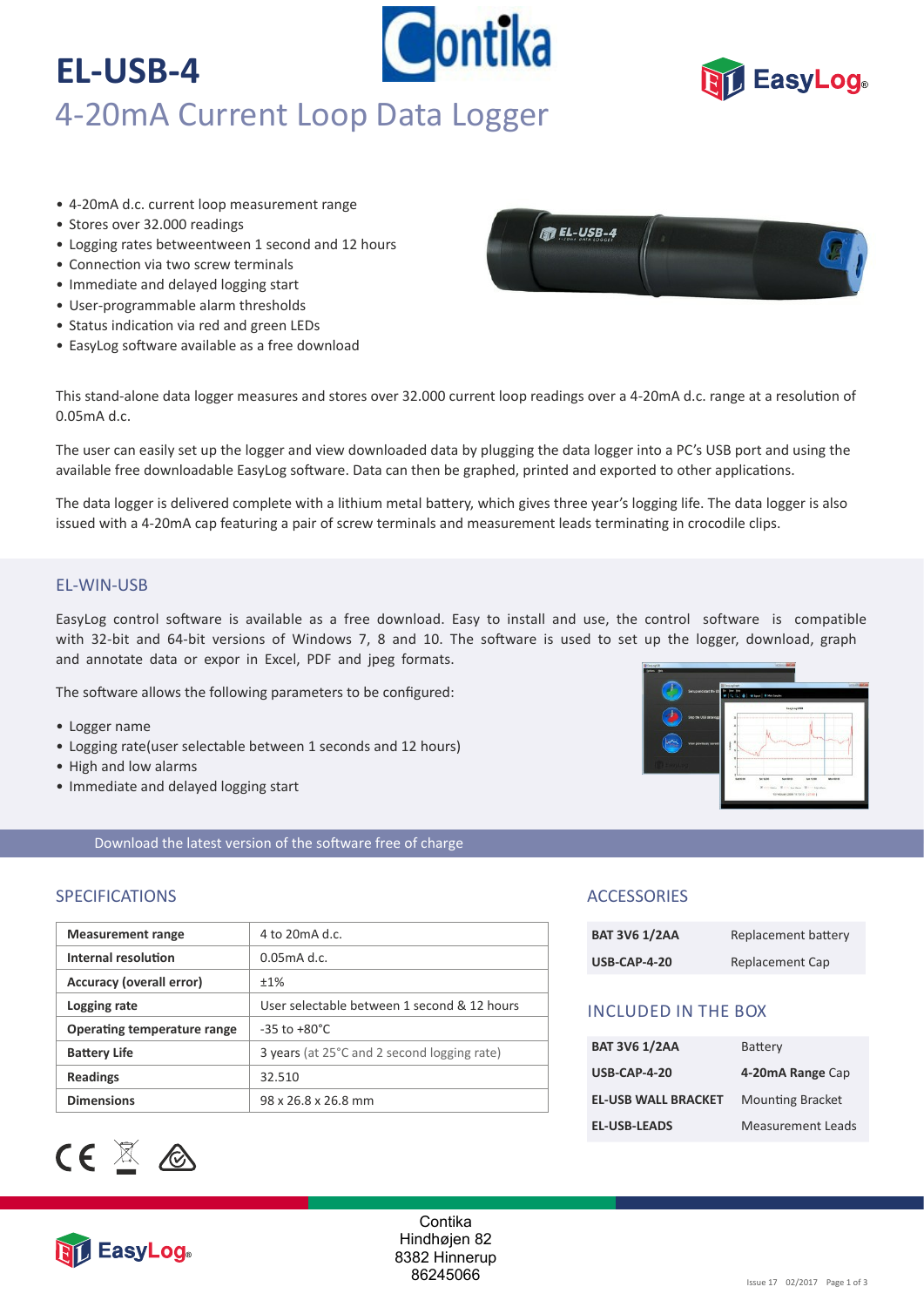# **EL-USB-4** 4-20mA Current Loop Data Logger



# **LEDSTATUS INDICATION**

The EL‐USB‐4 features two LEDs: a green/red LED to indicate logging and alarm status.

In normal operation the green LED will flash, but will change to red if an alarm condition has been triggered. Using EL-WIN-USB it is possible to se the alarm to remain active even if the reading has returned to normal, in which case the alarm LED will continue to flash red. This 'Hold' feature in the software ensures the user is notified that at some point an alarm level has been exceeded, without needing to download the data.

|                                 | <b>Green single flash</b> (Every 10 Seconds)<br>The data logger is currently logging, no alarm.                                                                               |
|---------------------------------|-------------------------------------------------------------------------------------------------------------------------------------------------------------------------------|
|                                 | Green single flash (Every 20 Seconds)<br>The data logger is currently logging. No alarm. Although, battery is low and should be replaced before logging important data.       |
|                                 | <b>Green single flash</b> (Every 30 Seconds)                                                                                                                                  |
|                                 | The data logger is not currenty logging, but is primed to start at a later date and time (delayed start).                                                                     |
| $\overline{\mathsf{d}}$         | <b>Green double flash</b> (Every 20 Seconds)<br>The data logger is full and has stopped logging, no alarm.                                                                    |
|                                 | <b>Red single flash</b> (Every 10 Seconds)<br>The data logger is currently logging. Low alarm.                                                                                |
|                                 | <b>Red single flash</b> (Every 20 Seconds)<br>The data logger is currently logging. Low alarm. Although, battery is low and should be replaced before logging important data. |
| $\frac{1}{\mathbf{b}^{\prime}}$ | <b>Red double flash</b> (Every 10 Seconds)<br>The data logger is currently logging. High alarm.                                                                               |
| $\overline{\mathbf{b}'}$        | <b>Red double flash</b> (Every 20 Seconds)                                                                                                                                    |
|                                 | The data logger is currently logging. High alarm. Although, battery is low and should be replaced before logging important data.                                              |
|                                 | Red & green single flash (Every 20 Seconds)<br>The data logger is full and has stopped logging. High, Low or both alarms.                                                     |
|                                 | No LEDs flash<br>The data logger is stopped, the battery is empty or there is no battery fitted.                                                                              |

# CONNECTION & APPLICATIONS



*Connec�ng to a current loop transmi�er. Connec�ng to a current source sensor. Connec�ng to a current sink sensor.*



**+ve supply to sensor** 





**Contika** Hindhøjen 82 8382 Hinnerup 86245066